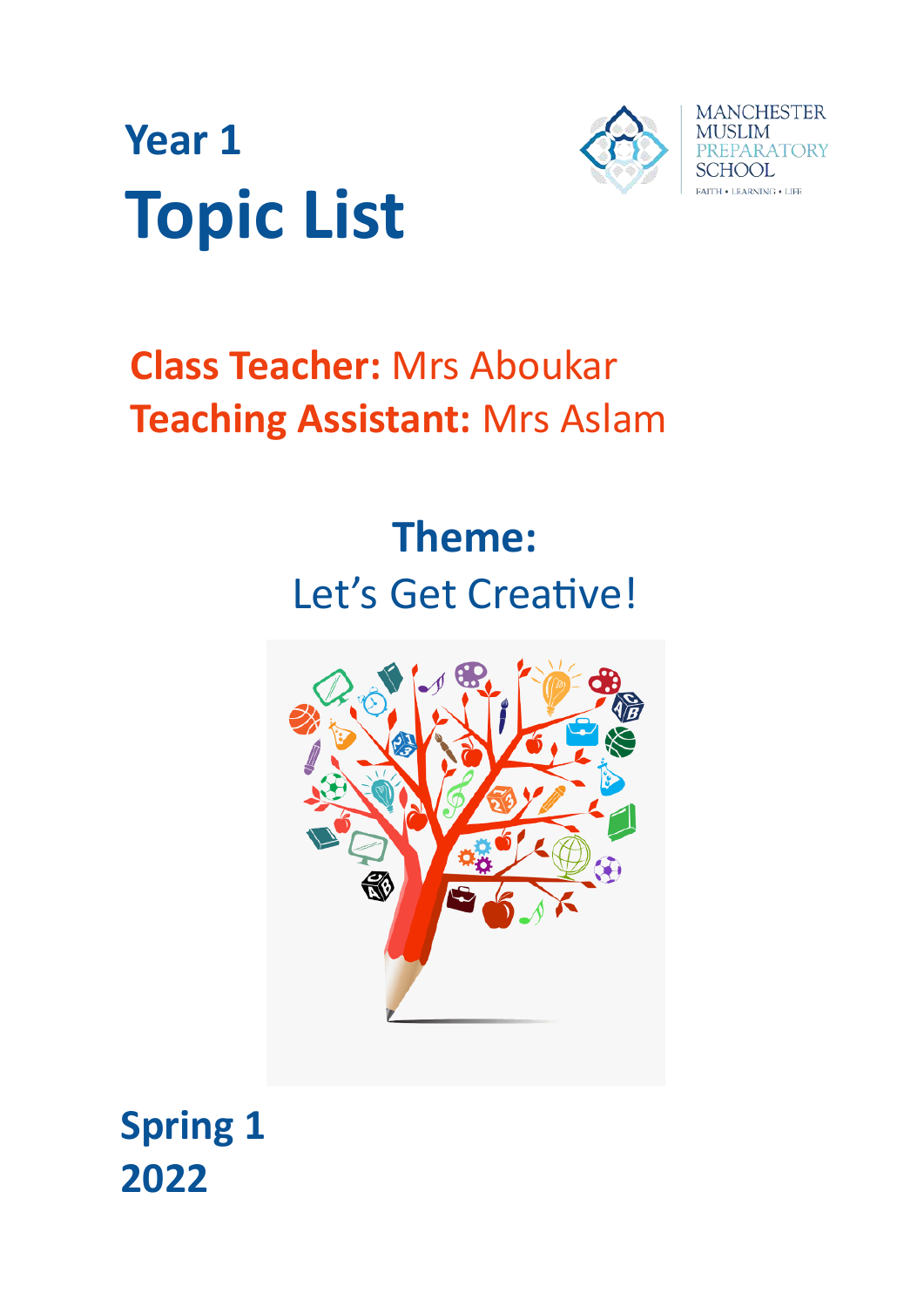# **MATHEMATICS**

### **Addition and Subtraction (within 20)**

- Find and make number bonds
- Add numbers within 20 using knowledge of number bonds
- Subtraction within 20.
- Addition and subtraction fact families for numbers within 20.
- Compare number sentences within 20 using inequality symbols.

### **Place Value (within 50)**

- Counting forwards and backwards within 50
- Partition numbers using tens and ones
- One more and one less than given numbers up to 50.
- Compare numbers within 50 using inequality symbols.
- Order numbers using language: largest, smallest, more than, less than, least, most and equal to.
- Counting in 2s and 5s up to 50



## **ENGLISH**

#### **Fiction: Once Upon a Time**

In this unit, the children explore a range of fiction and fairy tales. They will explore the texts, listening and responding to the stories then re-telling them in their own words. Pupils will learn how to identify and understand character and events, linking these to their own lives and experiences. They compose and write simple sentences and questions.

Texts in this unit: Mary and the Twelve Months and The Four Singers

#### **Word Detectives**

Children take on the role of word detectives to investigate spelling patterns and generate their own spelling rules.

- Explore regular plural noun suffixes ('–s' and  $'$ –es')
- Introduce the terms singular and plural and the concepts behind them. Learn the spelling rule for regular plural noun endings
- Syllables
- Suffixes ' –ing', '–ed', '–er' and '–est'

# **SCIENCE**

In this unit, the children will learn about everyday materials including wood, plastic, metal, water and rock. Children will learn to identify and name everyday materials and explore the properties of these materials. They will carry out a simple investigation to help them decide which material would be most suitable to use for an umbrella. At the end of the unit, children apply their knowledge of everyday materials to sort objects by their properties.